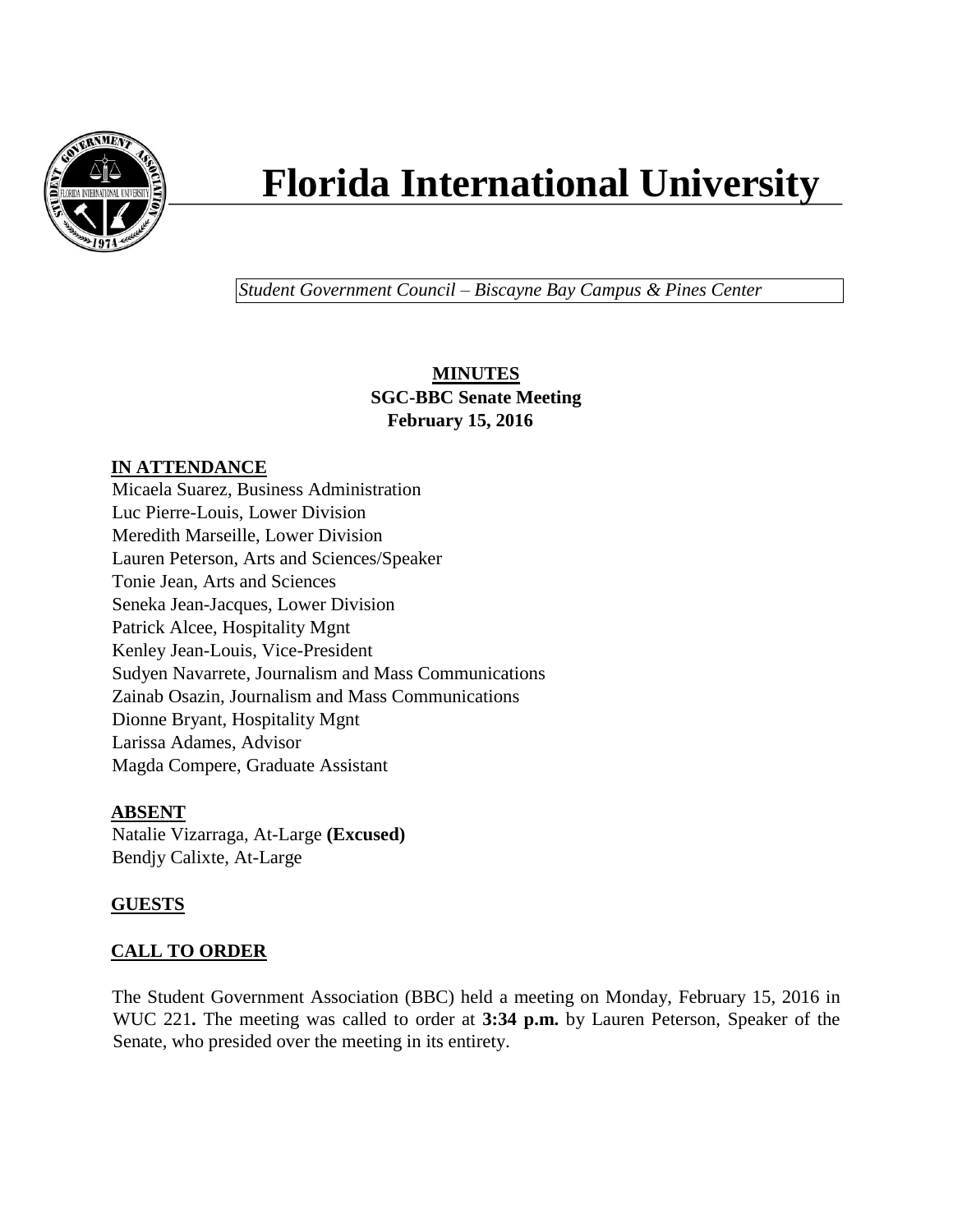# **Minutes Approval**

Speaker Peterson entertain a motion to approve old meeting minutes of February 8th

Senator Bryant moved to approve the minute meeting from the February 8th. Senator Jean-Jacques seconded the motion.

By a unanimous decision, the motion passed and the minutes were tabled.

## **SPEAKER REPORT**

• Speaker Peterson hoped that everyone had a good valentine's day.

## **VICE-PRESIDENT'S REPORT**

- Vice-President Jean-Louis said the Hospitality department is raising funds for a new building.
- Vice-President Jean-Louis said that more hospitality students are getting into DECA.
- Vice-President Jean-Louis said that the class survey has been modify and revisited for the next semester.

#### **SPEAKER-PRO REPORT**

- Speaker-Pro Jean said that Senator Suarez will need people in her committee.
- Speaker-Pro Jean said to make sure you timeout and staple it with your senate report every two week.
- Speaker-Pro Jean said if you are not part of a committee, to not say that you are part of one on the report.

## **FINANCE REPORT**

- Senator Marseille said that she continues to get lots of requests.
- Senator Marseille said that she attended a meeting with Business Services about food options.

## **STUDENT ADVOCACY REPORT**

- Senator Pierre-Louis said that he meant with Felicia Tomson and business services about the food survey.
- Senator Pierre-Louis said that because of the lack of traffic at the school, that having new options would be hard to get.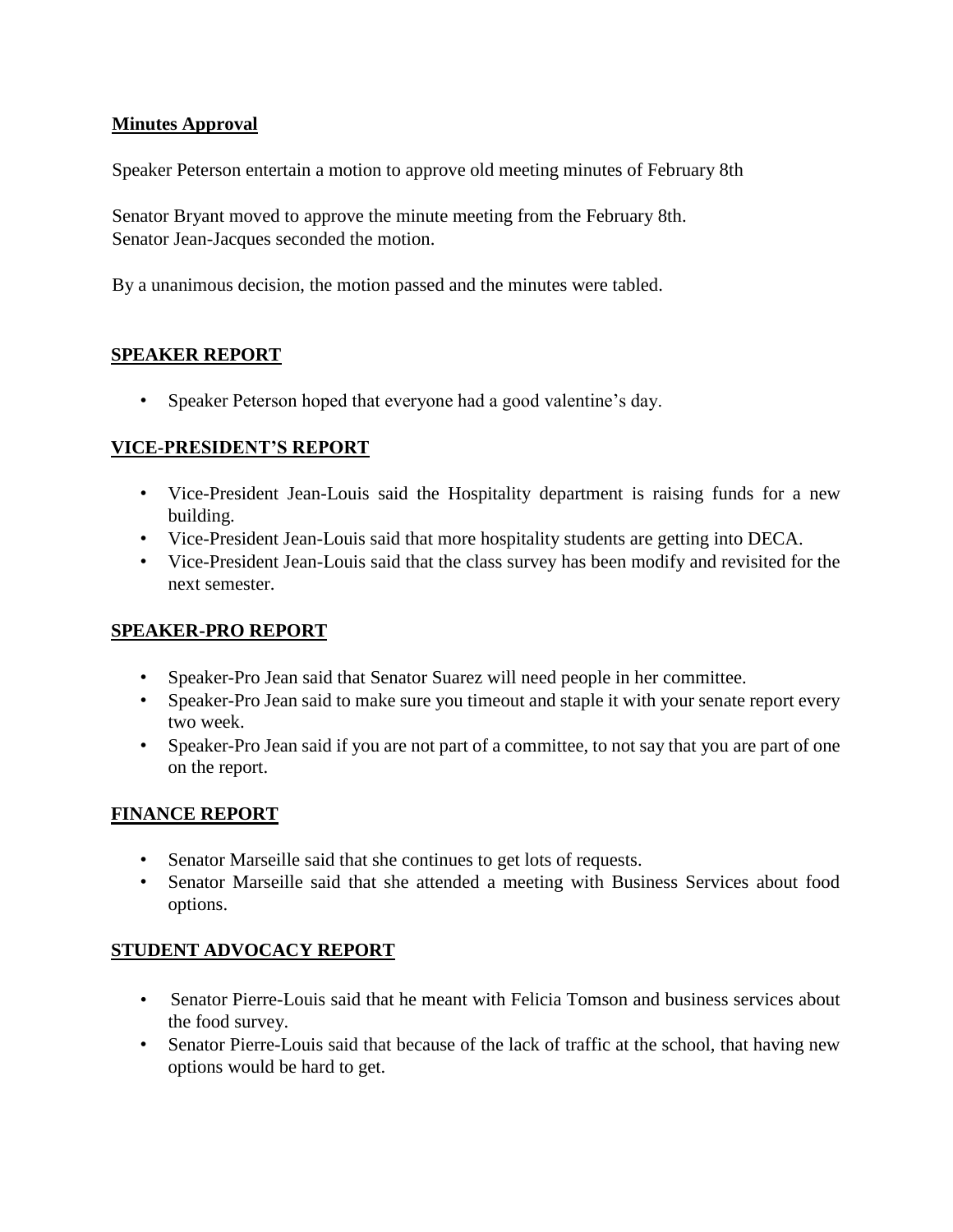- Senator Pierre-Louis said that the enrollment for BBC is down 12%, and investor are not confident with those numbers.
- Senator Pierre-Louis said that Starbucks has yet to see a return because of the lack of traffic on campus.
- Senator Pierre-Louis said that the current food option will have to be enhance before getting new options.

## **INTERNAL AFFAIRS CHAIR REPORT**

- Senator Suarez said that she has yet to have any meeting.
- Senator Suarez asked anyone to join her committee.

#### **OPERATIONAL REVIEW REPORT**

• No Report

## **ADVISOR REPORT**

- Ms. Adames said that on March  $2<sup>nd</sup>$  is the Campus Specific.
- Ms. Adames said that some senators will be going to Tallassee for FIU Day
- Ms. Adames elections application will be due on Friday by 5:00 p.m.
- Ms. Adames said that May  $16<sup>th</sup>$  will start the new council
- Ms. Adames said on Friday February 19<sup>th</sup>, Campus Life will have Student Interview session.

#### **NEW BUSINESS**

#### **A. Senator Pierre-Louis Presentation**

Senator Pierre-Louis was not able to make his presentation due to technical difficulties. Senator Pierre-Louis reported on the current survey.

#### **B. Talya van Embden for Justice**

Talya van Embden presented herself for Justice.

Speaker Peterson entertain a motion.

Senator Bryant moved to appoint Talya van Embden as Justice. Senator Pierre-Louis seconded the motion.

Roll Call Vote: Senator Suarez -Yay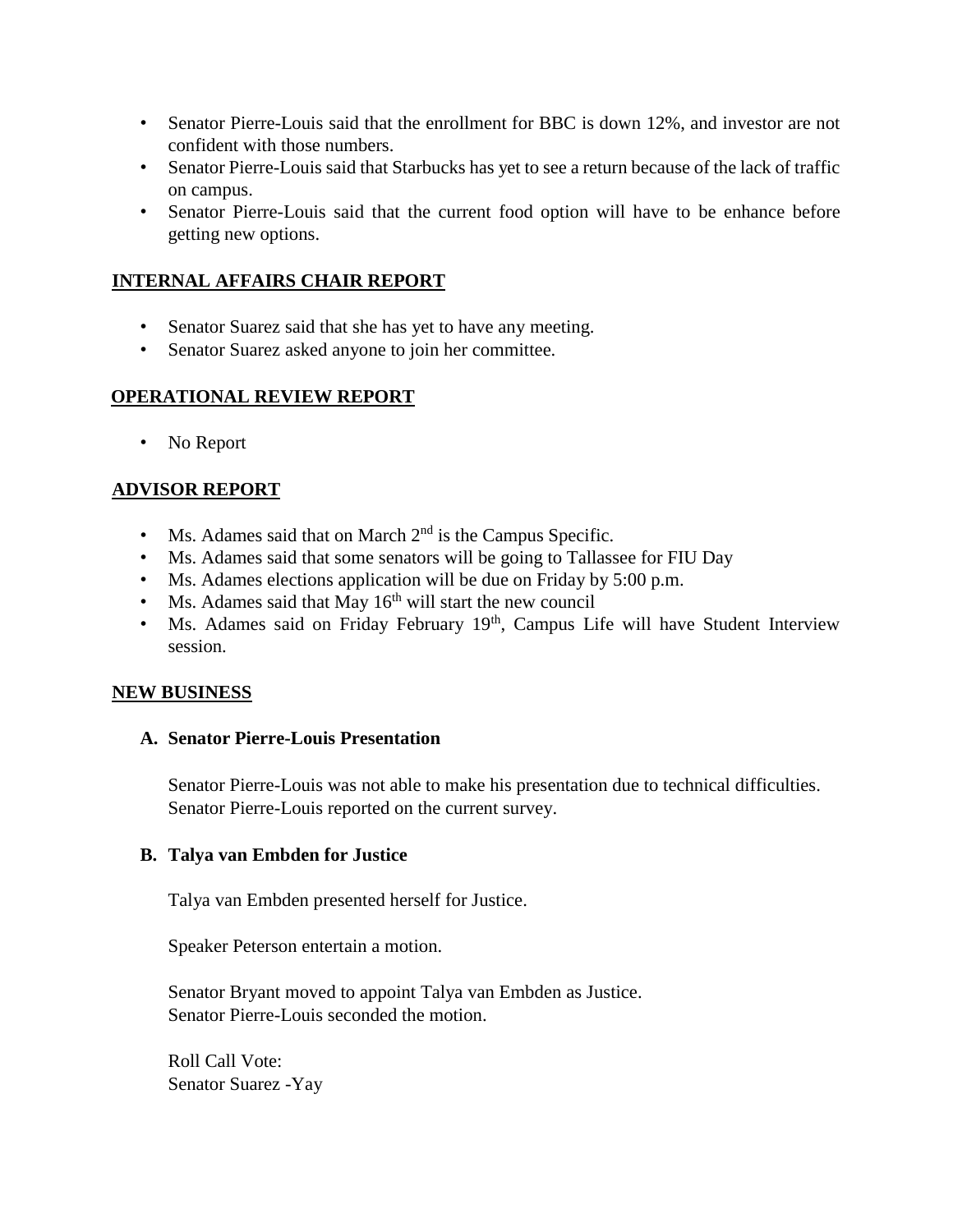Senator Pierre-Louis - Yay Meredith Marseille - Yay Senator Vizarraga - Yay Senator Navarrete - Yay Senator Osazin - Yay Senator Bryant - Yay Senator Alcee - Yay Senator Jean-Jacques - Yay Senator Jean - Yay Senator Peterson - Yay

By a vote of 11/0/0 Talya van Embden was appointed as a Justice Member.

#### **C. RLJ Chair Position Appointment**

Speaker Peterson entertained any nomination for the RLJ Chair Position.

Senator Alcee moved to nominated himself for RLJ Chair Position. Senator Osazin seconded.

By a unanimous decision, the nomination was passed.

Senator Alcee presented himself for RLJ Chair Position

Senator Ozasin moved to appoint Senator Alcee as RLJ Chair Speaker-Pro Jean seconded.

Roll Call Vote:

Senator Suarez -Nay Senator Pierre-Louis - Nay Meredith Marseille - Nay Senator Navarrete - Yay Senator Osazin - Yay Senator Bryant - Nay Senator Jean-Jacques - Nay Senator Jean - Yay Senator Peterson - Nay

By a vote of 3/6/0 Senator Alcee was not appointed as RLJ Chair